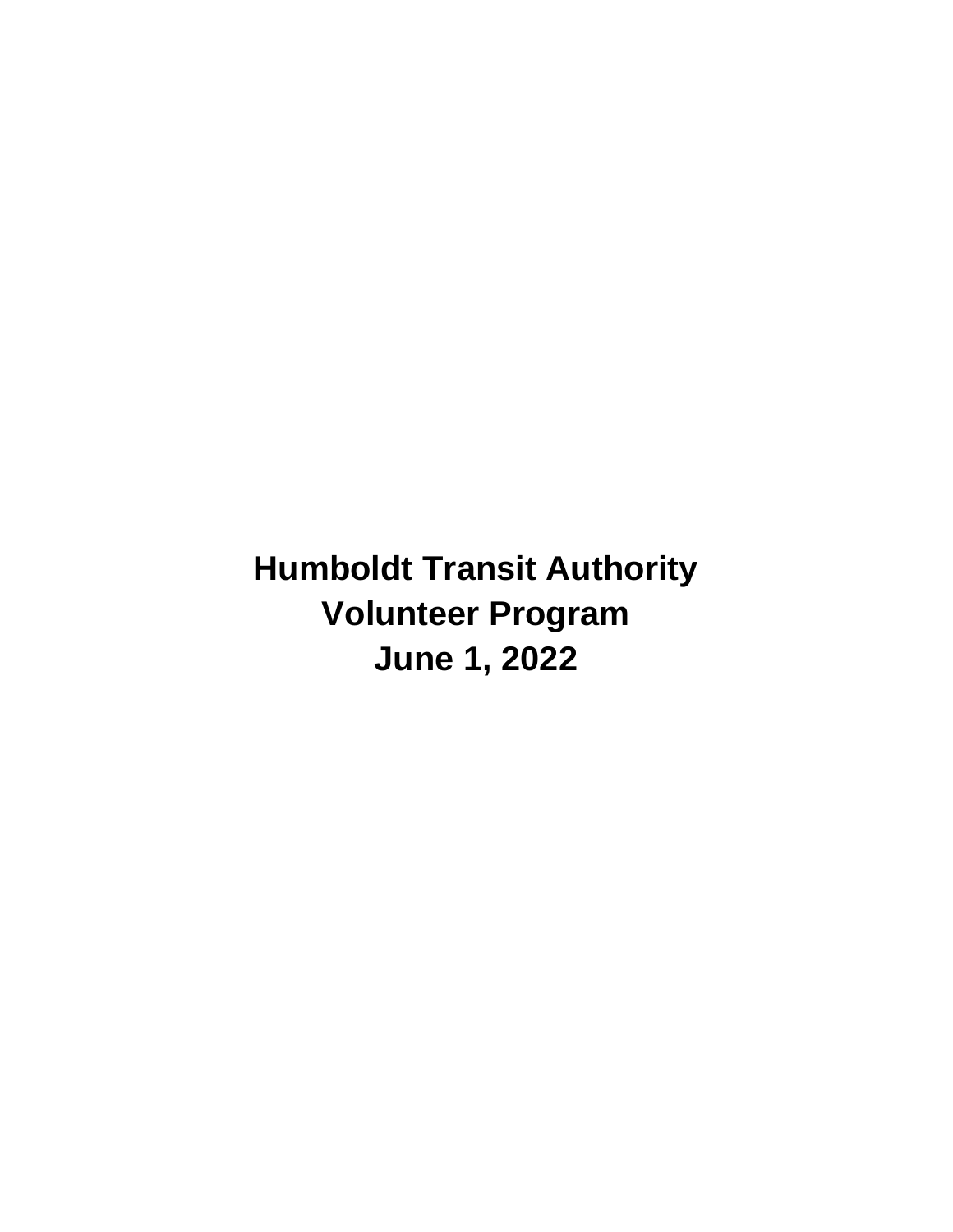## **TABLE OF CONTENTS**

### Attachments:

- A. Volunteer Incident Report of Physical Injury or Property Damage
- B. Volunteer Application
- C. Request for Live Scan Service
- D. Volunteer Job Description
- E. Volunteer Job Risk Assessment
- F. EPN Program Authorization for Release of Driver Record Information
- G. Volunteer Monthly Report
- H. Volunteer Agreement Form
- I. In Case of Emergency Contact Form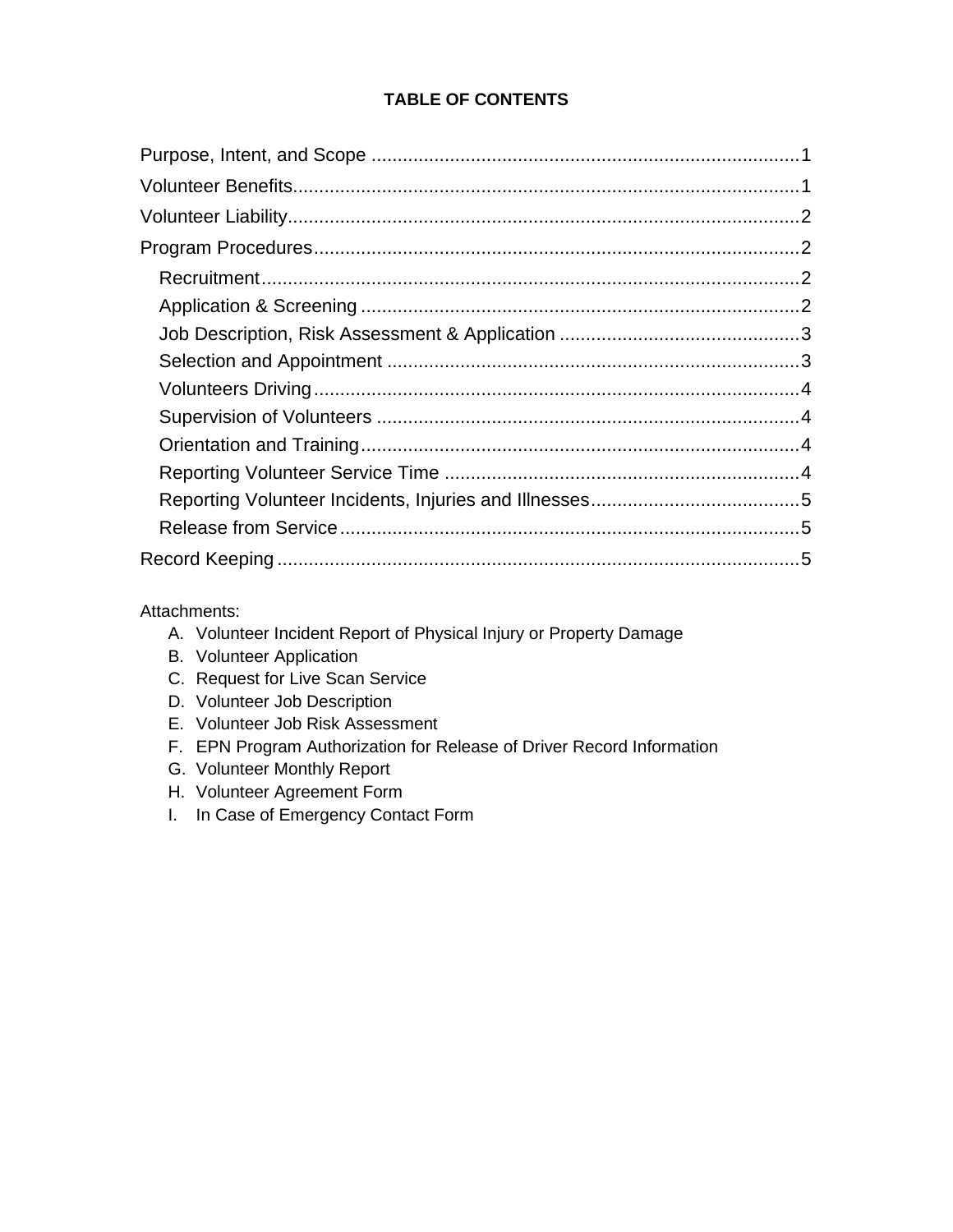## <span id="page-2-0"></span>**Purpose, Intent, and Scope**

The Humboldt Transit Authority's Volunteer Program establishes procedures and direction to staff and volunteers addressing the following topics:

- Benefits
- Recruitment
- Application and Screening
- Job Descriptions
- Selection and Appointment
- Driving
- Supervision
- Orientation and Training
- Service Time
- Incidents, Injuries, and Illnesses
- Release from Services
- Record Keeping

It is the Humboldt Transit Authority's intent to utilize volunteers to:

- Enhance our services for the public
- Maintain stability in the regular workforce
- Supplement, not replace, the existing and future workforce for ongoing and project specific assignments
- Gain additional expertise
- Promote cost savings
- Provide support to programs and processes where funding is lacking
- Give members of the community an opportunity to work and have input into the operation of their government

This program applies to volunteers that report to all Humboldt Transit Authority's departments and divisions.

### <span id="page-2-1"></span>**Volunteer Benefits**

Humboldt Transit Authority aims to provide a safe and healthy environment for all volunteers. If a volunteer is injured in the course of his or her service it is important that he or she notify his or her supervisor immediately. Volunteers should also complete the Volunteer Incident Report of Physical Injury or Property Damage (Attachment A) and submit the report to his or her supervisor.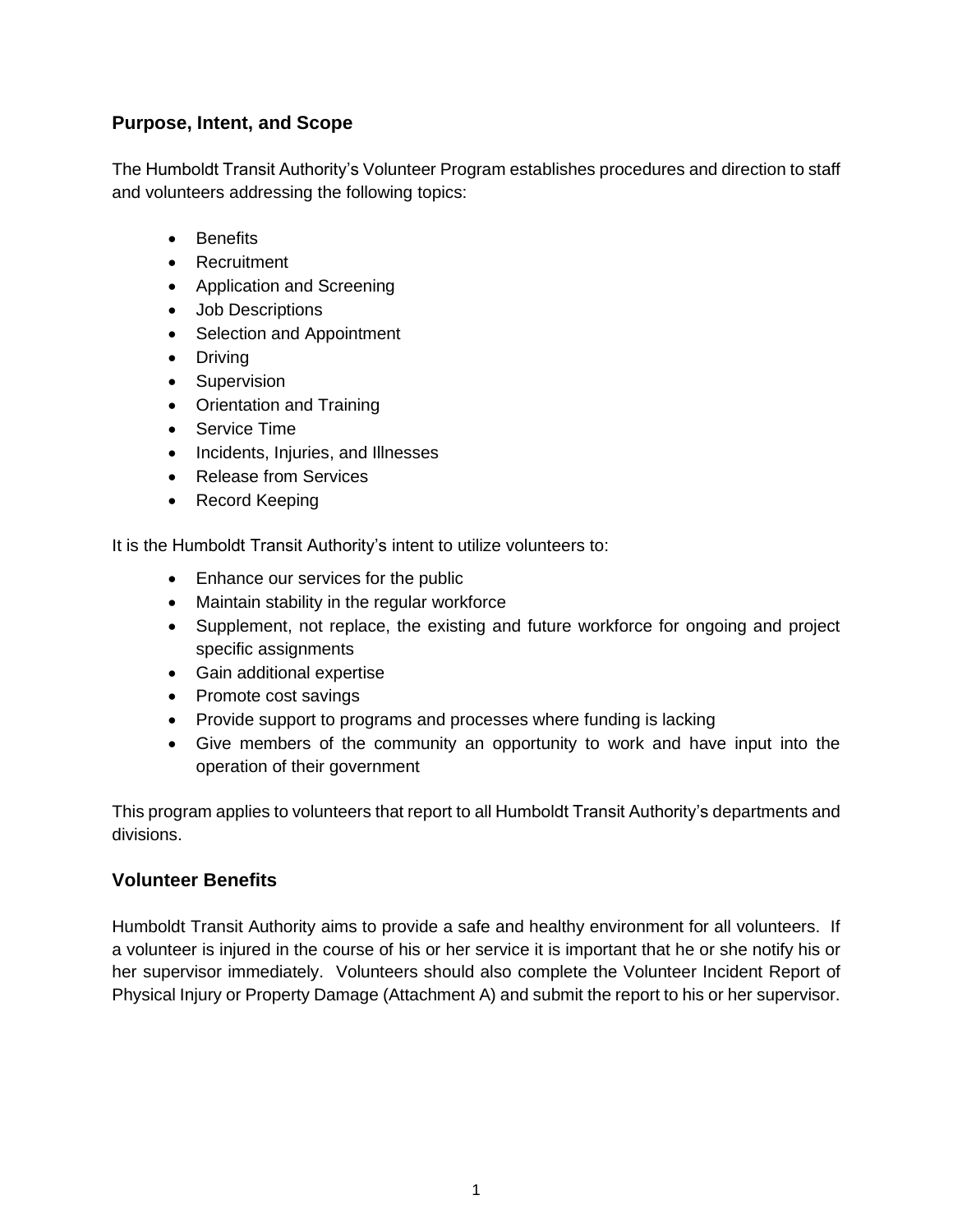The Governing Board of the Humboldt Transit Authority has passed a resolution to provide employee workers' compensation benefits to an agency volunteer when the individual renders services to the Humboldt Transit Authority where:

- The Humboldt Transit Authority has control and direct supervisory responsibility over the manner and the result of the services rendered.
- The volunteer receives no remuneration for such services other than meals, transportation, lodging, or reimbursement for incidental expenses.
- The volunteer does NOT belong to any of the following categories:
	- ‒ Receives remuneration for services rendered from a non- Humboldt Transit Authority payroll (Example: visitors or guests on a per diem travel allowance)
	- ‒ Is sponsored by an outside agency and provides services through that sponsoring agency (Example: Red Cross volunteers)
	- ‒ Is a guest of the Humboldt Transit Authority
	- ‒ Acts as a registered disaster service worker volunteer

## <span id="page-3-0"></span>**Volunteer Liability**

The Humboldt Transit Authority liability benefits extend to volunteers while rendering services within the scope of their responsibilities and under the supervision of the agency. The Volunteer Protection Act of 1997 provides that no volunteer of a nonprofit organization or governmental entity is liable for harm caused by the volunteer on behalf of the entity when certain requirements are satisfied. The Humboldt Transit Authority will ensure all the requirements are satisfied to limit the volunteer and agency exposure.

## <span id="page-3-1"></span>**Program Procedures**

### <span id="page-3-2"></span>Recruitment

Volunteers will be proactively recruited by the Humboldt Transit Authority in order to broaden and expand volunteer involvement in the community. Volunteers may be recruited either through an interest in specific functions or through a general interest in volunteering that the Humboldt Transit Authority will try to match with a specific function.

### <span id="page-3-3"></span>Application & Screening

All potential volunteers are required to complete and submit to the Human Resource Manager a Volunteer Application form (Attachment B). Forms are located at the Human Resources Department.

The following screening procedures will apply to **all** potential volunteers who will provide on-going volunteer services (as opposed to one-day large special event volunteering such as community clean-up days):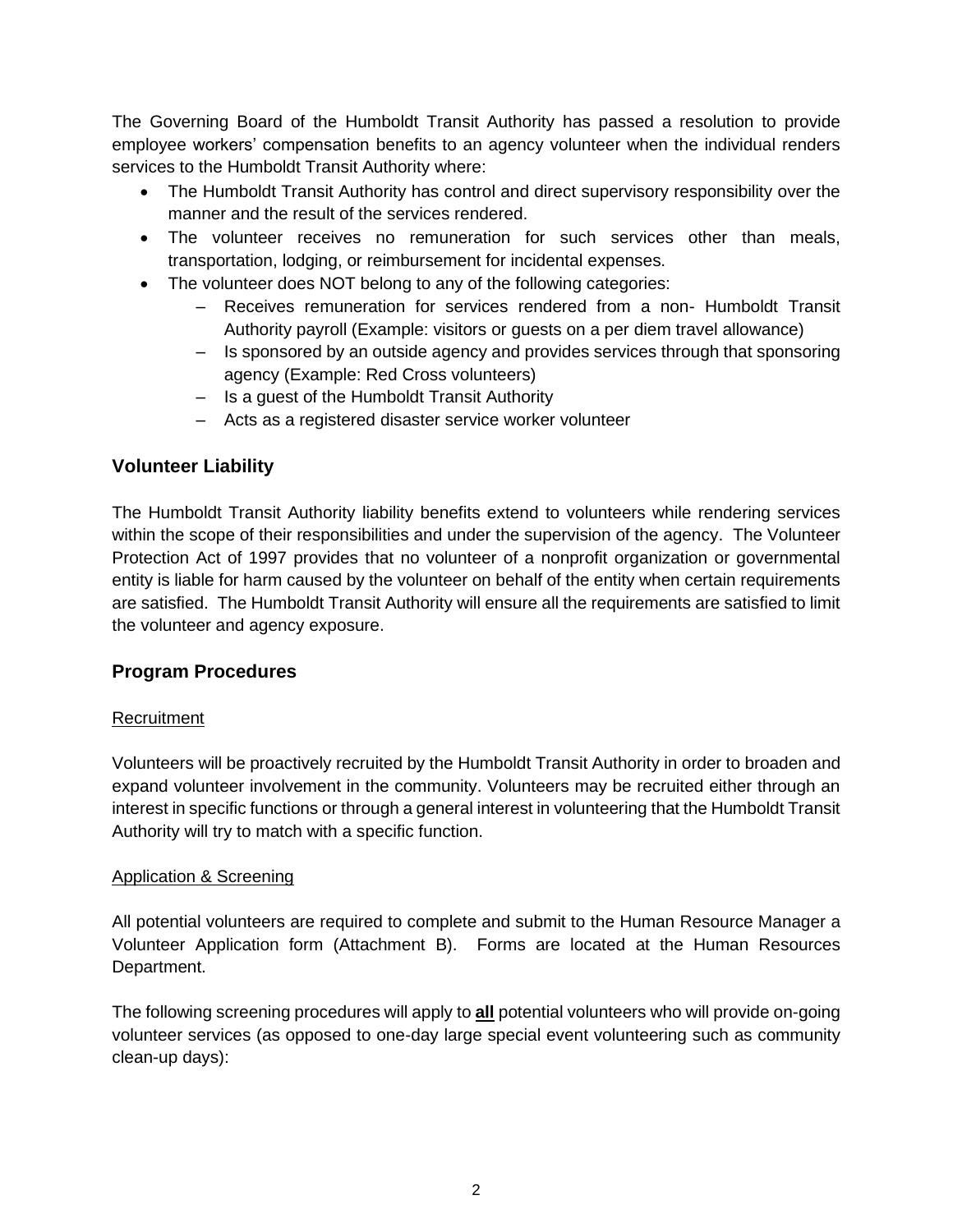‒ All potential volunteers are to complete a background check. Additional screening methods may be required and will be administered in accordance with Humboldt Transit Authority existing practices and laws.

Note: Potential volunteers have the right to refuse to be fingerprinted; however, individuals who exercise this right may not be allowed to perform volunteer services for Humboldt Transit Authority.

- ‒ If fingerprinting is required, a Request for Live Scan Service (Attachment C) will be provided by the Human Resource Manager all potential volunteers and have them schedule their appointment by an approved provider.
- ‒ The Humboldt Transit Authority will cover the cost of screening*.*
- ‒ Volunteers will be provided a copy of, and are subject to, the same drug and alcohol policies as Humboldt Transit Authority employees.
- ‒ Volunteers who work with children will receive training regarding requirements for mandatory reporting of suspected child abuse or neglect.
- ‒ A volunteer may not begin his or her position until all screening results have been received and cleared by the Human Resource Manager.

### <span id="page-4-0"></span>Job Description, Risk Assessment & Application

- ‒ Each department will complete a Volunteer Job Description (Attachment D) and a Volunteer Job Risk Assessment (Attachment E) for each volunteer position.
- ‒ Each potential volunteer will be provided a copy of the volunteer job description, volunteer job risk assessment, and volunteer application and asked to sign each form.
- ‒ Each executed form is forwarded to the Human Resource Manager for filing.
- ‒ Once a volunteer has been accepted, he or she will receive a copy of the each form.

### <span id="page-4-1"></span>**Selection and Appointment**

- ‒ Each department has the option to interview and conduct reference checks of their potential volunteers.
- ‒ Each department has the option to accept or decline a potential volunteer's services.
- ‒ If a department chooses to decline the service of a potential volunteer, the department is to notify the Human Resource Manager. The Human Resource Manager will notify the potential volunteer that a department is unable to use his or her services. If appropriate, the potential volunteer may be referred to another department for volunteer services.
- ‒ Prior to the commencement of volunteer services, Humboldt Transit Authority must have the results of the background checks, and training must be completed by the volunteer. In addition, the Volunteer Agreement (Appendix F) and Emergency Contact form (Appendix G) must be executed.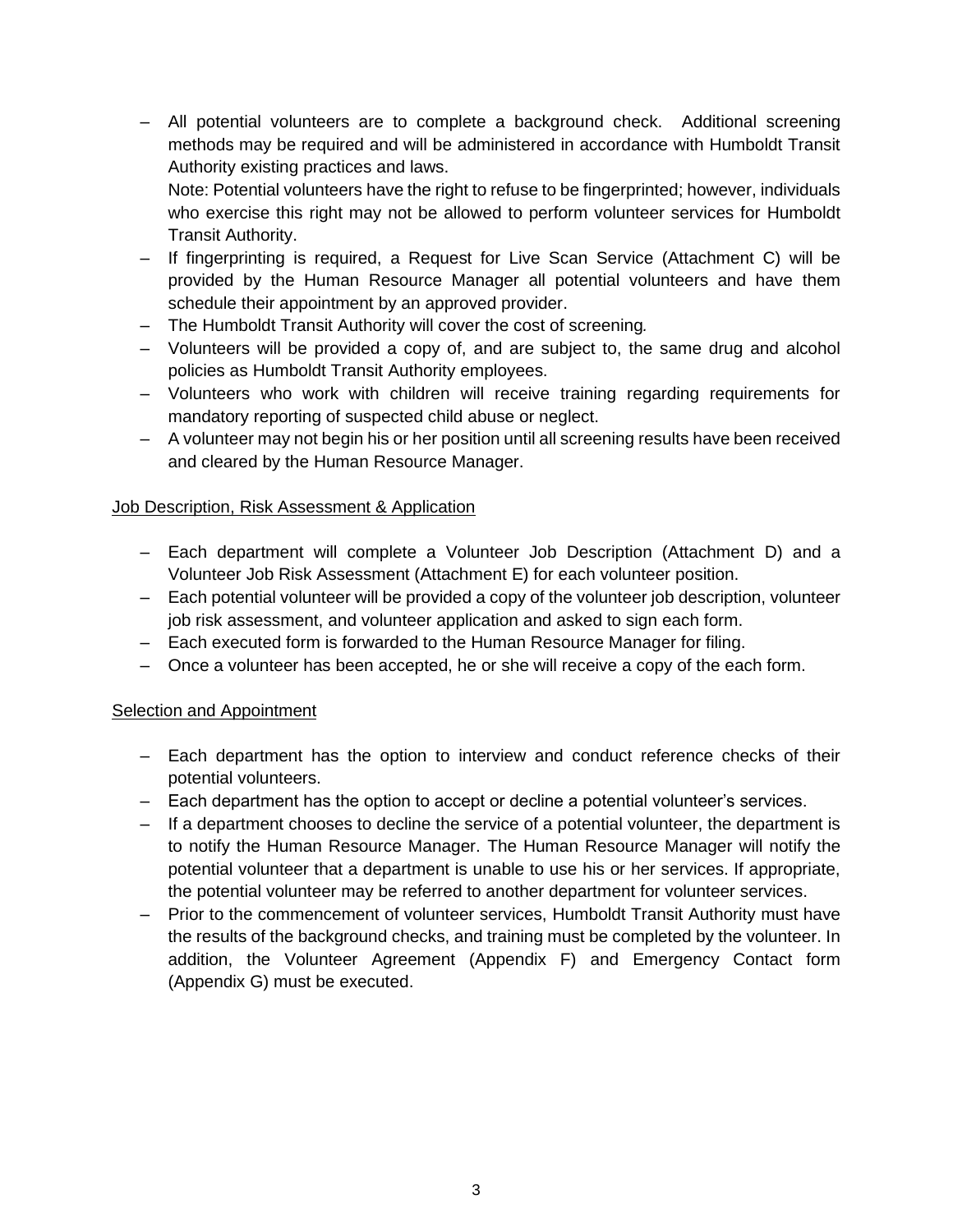### <span id="page-5-0"></span>Volunteers Driving

- ‒ Volunteers who drive either personal or Humboldt Transit Authority owned vehicles during the course of their volunteering are required to have a valid California driver's license with classification consistent with the vehicle(s) to be driven. The Human Resource Manager will obtain and keep on file a copy of the volunteer's driver's license.
- ‒ Volunteers who drive a personal vehicle during the course of their volunteering are required to maintain personal automobile liability coverage limits that comply with the state of California statutory requirement. The Human Resource Manager will obtain and keep on file a copy of the volunteer's current proof of liability insurance.
- ‒ Any damages to the volunteer's personal vehicle or damages to other property that is caused by the volunteer while operating his or her personal vehicle are the responsibility of the volunteer.
- ‒ The Humboldt Transit Authority reserves the right to cancel a volunteer's driving privilege at any time without prior notification.

### <span id="page-5-1"></span>Supervision of Volunteers

- ‒ Each volunteer will have a clearly identified supervisor who is responsible for direct management and day-to-day supervision of that volunteer.
- ‒ An adult must supervise volunteers under the age of eighteen (18) years.

### <span id="page-5-2"></span>Orientation and Training

- ‒ When a volunteer has been selected for hire with a Humboldt Transit Authority department or program, they will participate in an orientation program designed to inform volunteers about the Humboldt Transit Authority's policies, procedures, programs, and regulations.
- ‒ Each volunteer will be included in the Humboldt Transit Authority's risk management and safety programs and be informed and trained on safe work practices and programs applicable to their job duties. Specific department and job task training will be provided by the supervisor.
- ‒ All training shall be documented in a manner consistent with existing agency recordkeeping policies and procedures.

### <span id="page-5-3"></span>Reporting Volunteer Service Time

Each Department will provide a written volunteer monthly report (Attachment I) to the Human Resource Manager documenting:

- ‒ The total number of volunteer workers who performed services in that month
- ‒ The total number of hours performed
- The number of new volunteer workers enrolled during the month
- ‒ The number of volunteers released from service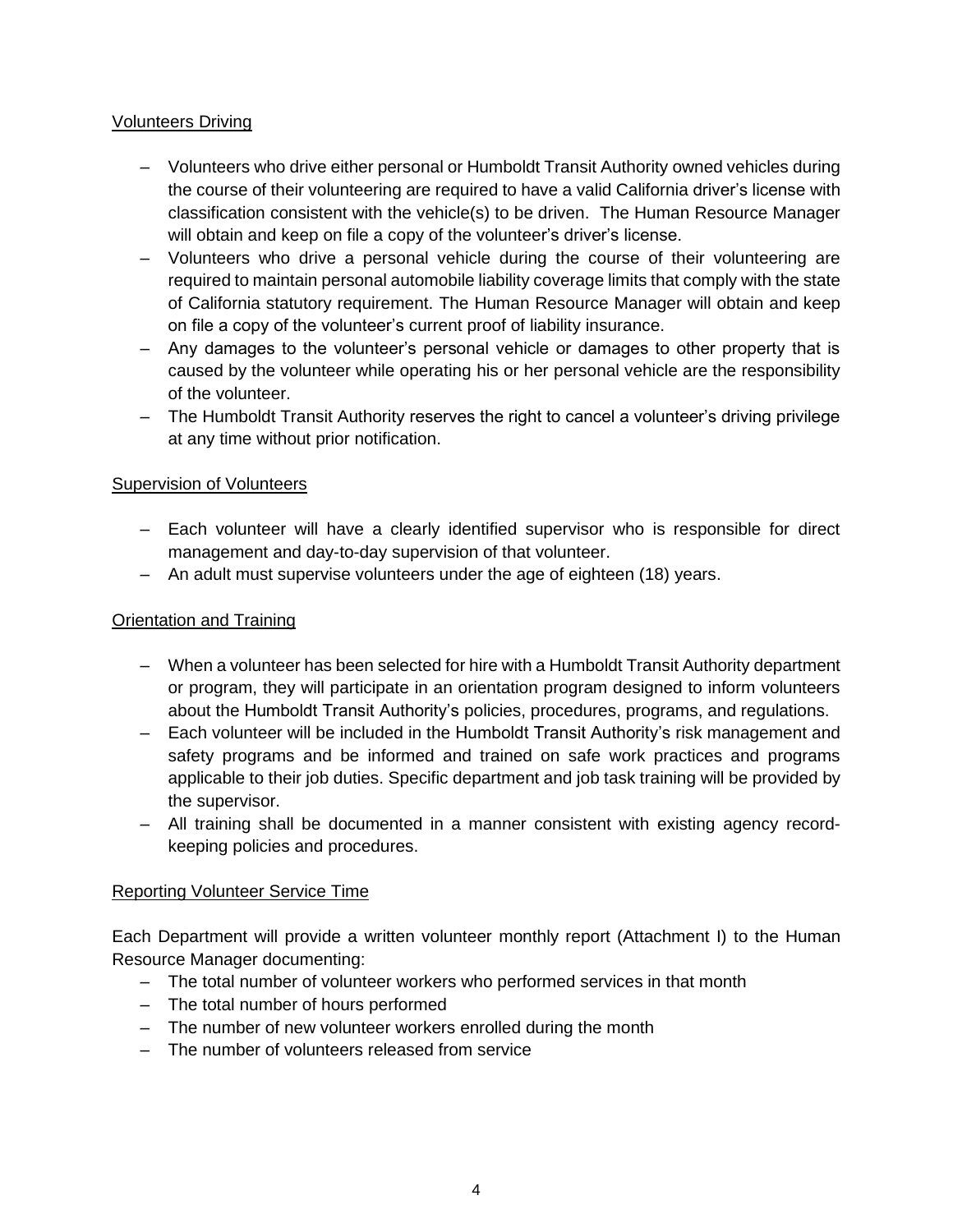### <span id="page-6-0"></span>Reporting Volunteer Incidents, Injuries, and Illnesses

The Humboldt Transit Authority provides for treatment of work-related injuries incurred by volunteers under the agency's worker's compensation program. If an injury occurs:

- ‒ During Normal Business Hours: ensure the volunteer is out of immediate danger and notify the volunteer's supervisor. If the supervisor is not available, contact the Human Resources Department at (707) 443-0826 ext 106.
- ‒ After Normal Business Hours: if the volunteer's supervisor is not available, a message should be left advising them of the injury as well as notifying the Human Resources Department at (707) 443-0826 ext 106.
- ‒ If medical treatment is needed, the volunteer should be directed to either of the following Hospitals:

St. Joseph's Hospital 2700 Dolbeer Street Eureka, CA 95501

Mad River Community Hospital 3800 Janes Road Arcata, CA 95521

- ‒ If a minor is injured, the same protocol should be followed with the addition of immediately contacting the minor's parent/guardian. See the Volunteer Application (Attachment B) for contact information.
- ‒ It is the responsibility of the supervising department to complete the workers' compensation injury packet and Supervisor's Report of Accident and forward both to Human Resources within two hours.

### <span id="page-6-1"></span>Release from Service

A volunteer may be released from service at any time. Volunteers who do not adhere to the rules, policies or regulations of the Humboldt Transit Authority; fail to perform their assignments satisfactorily; or are participating in activities that are no longer required are subject to release from service. The Humboldt Transit Authority reserves the right to request a volunteer leave immediately and no prior notification is necessary to release a volunteer of his or her services. If a department believes a volunteer's behavior warrants immediate release, they have the authority to release the volunteer from service.

## <span id="page-6-2"></span>**Record Keeping**

All records regarding volunteer service shall be maintained for five years.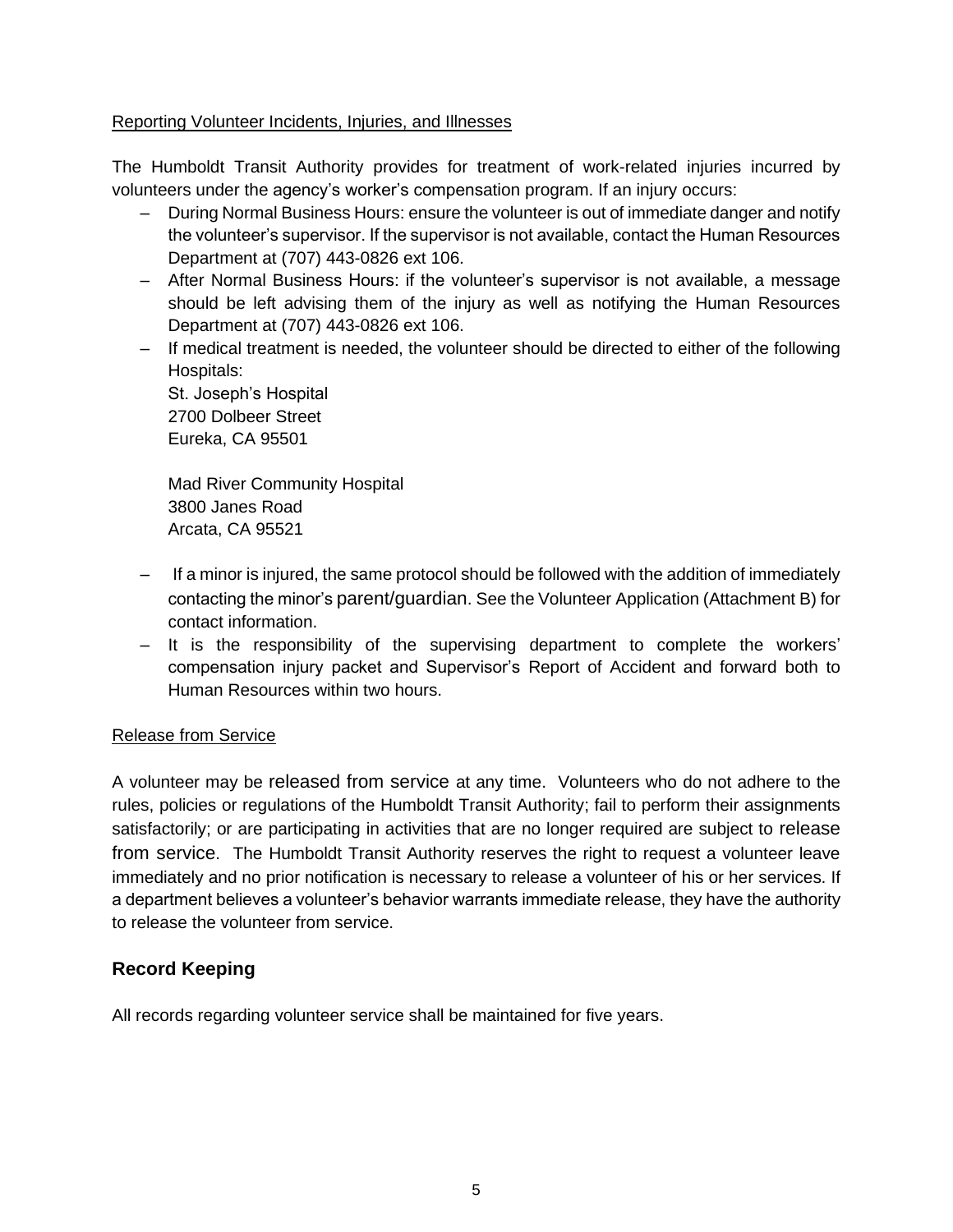## **Attachment A**

## **Volunteer Incident Report of Physical Injury or Property Damage**

**Remember to:**

 **If appropriate, call 911** 

 **Secure information to complete this form** 

 **Take multiple PHOTOGRAPHS of scene and property damage**

## Incident Involves (select one or both): Physical Injury Property Damage

| Date & Time of Incident<br>Location of Incident            |                               |                                         | Weather                                                                         |                 |  |                                             |
|------------------------------------------------------------|-------------------------------|-----------------------------------------|---------------------------------------------------------------------------------|-----------------|--|---------------------------------------------|
| Injured Person 1                                           |                               | Name, address and Phone No.             |                                                                                 | Describe Injury |  |                                             |
| Volunteering at<br>time of injury?<br>$\Box$ Yes $\Box$ No |                               |                                         |                                                                                 |                 |  |                                             |
| Injured Person 2<br>Name, address and Phone No.            |                               |                                         |                                                                                 | Describe Injury |  |                                             |
| Volunteering at<br>time of injury?<br>$\Box$ Yes $\Box$ No |                               |                                         |                                                                                 |                 |  |                                             |
| Ambulance Called<br>$\Box$ Yes $\Box$ No                   |                               | First Aid Given<br>$\Box$ Yes $\Box$ No | Describe First Aid or Other Action Taken                                        |                 |  |                                             |
| Property<br>Damage                                         | Owner's Name and Address      |                                         |                                                                                 | Phone Number(s) |  |                                             |
|                                                            | List/Describe Property Damage |                                         |                                                                                 |                 |  | Estimate Amount of Damage or Loss if Known: |
|                                                            |                               |                                         |                                                                                 |                 |  |                                             |
| <b>Police Called</b><br>$\Box$ Yes $\Box$ No               |                               | Police Report No.                       |                                                                                 |                 |  |                                             |
| Witness 1                                                  |                               | Name, address and Phone No.             |                                                                                 |                 |  |                                             |
| Witness 2                                                  |                               | Name, address and Phone No.             |                                                                                 |                 |  |                                             |
| Description of Incident                                    |                               |                                         |                                                                                 |                 |  |                                             |
|                                                            |                               |                                         |                                                                                 |                 |  |                                             |
|                                                            |                               |                                         |                                                                                 |                 |  |                                             |
|                                                            |                               |                                         |                                                                                 |                 |  |                                             |
|                                                            |                               |                                         |                                                                                 |                 |  |                                             |
|                                                            | Cause of Incident (if known): |                                         |                                                                                 |                 |  |                                             |
|                                                            |                               |                                         |                                                                                 |                 |  |                                             |
|                                                            |                               |                                         | Description of corrective measures or assistance (if any) taken or implemented: |                 |  |                                             |
|                                                            |                               |                                         |                                                                                 |                 |  |                                             |
|                                                            |                               |                                         |                                                                                 |                 |  |                                             |
|                                                            |                               |                                         |                                                                                 |                 |  |                                             |
|                                                            |                               |                                         |                                                                                 |                 |  |                                             |
|                                                            |                               |                                         |                                                                                 |                 |  |                                             |
| Report<br>Filed by                                         |                               | Volunteer's Name and Phone No.          |                                                                                 |                 |  | Date                                        |
| Report<br>Reviewed<br>by                                   |                               | Supervisor's Name and Phone No.         |                                                                                 |                 |  | Date                                        |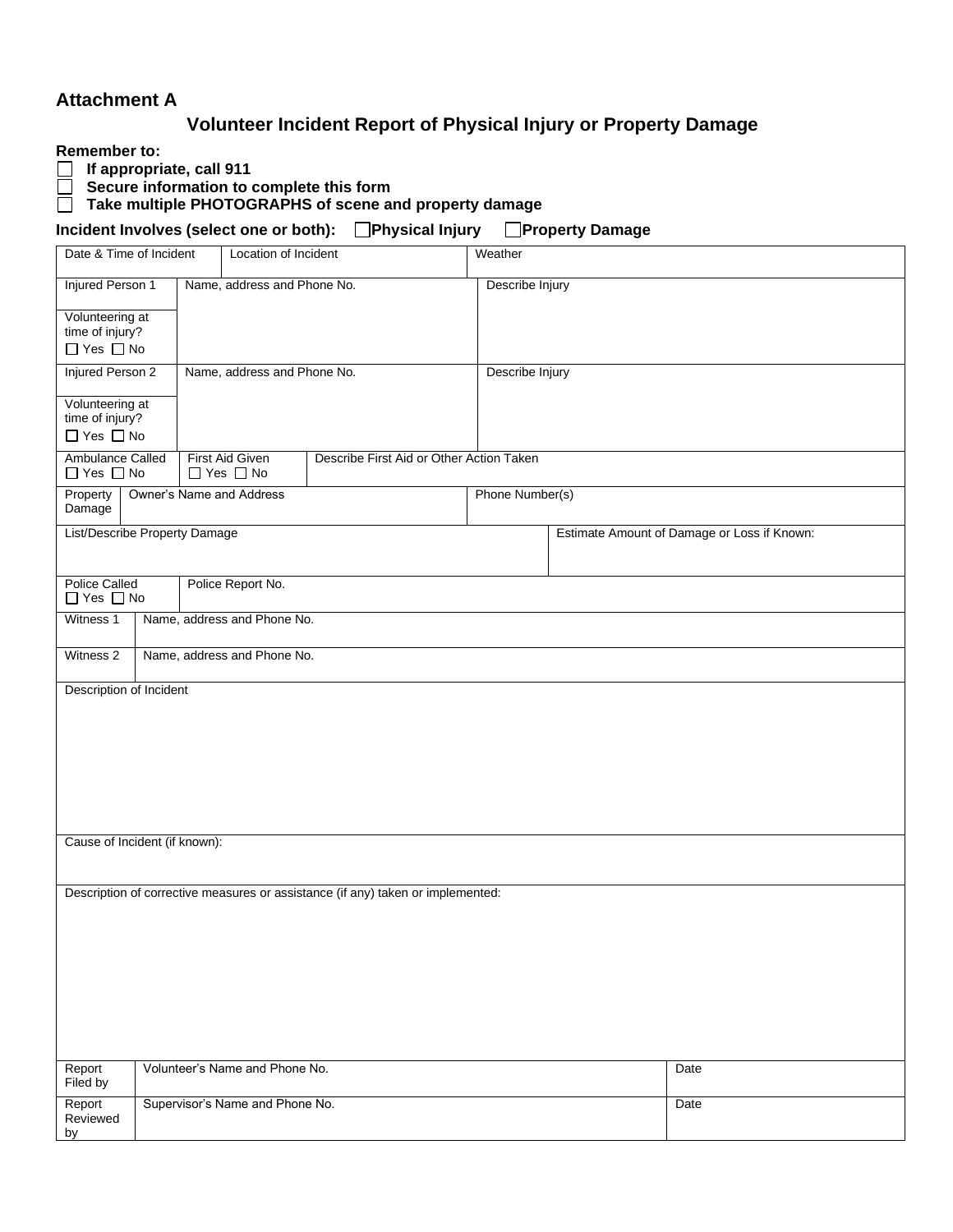## **Attachment B**

# **Humboldt Transit Authority Volunteer Application**

| <b>PLEASE PRINT</b>                                                          |                            |                    |                                                                                                                                                                                                                                     |  |
|------------------------------------------------------------------------------|----------------------------|--------------------|-------------------------------------------------------------------------------------------------------------------------------------------------------------------------------------------------------------------------------------|--|
| <b>Applicant Name:</b>                                                       |                            |                    |                                                                                                                                                                                                                                     |  |
| (Last)                                                                       | (First)                    |                    | (MI)                                                                                                                                                                                                                                |  |
| <b>Volunteer Position:</b>                                                   |                            |                    |                                                                                                                                                                                                                                     |  |
|                                                                              |                            |                    |                                                                                                                                                                                                                                     |  |
| <b>Address:</b>                                                              |                            |                    |                                                                                                                                                                                                                                     |  |
| (Street)                                                                     | (City)                     | (State)            | (Zip Code)                                                                                                                                                                                                                          |  |
| <b>Phone Number:</b>                                                         |                            |                    |                                                                                                                                                                                                                                     |  |
| (Home)                                                                       | (Work)                     |                    | (Mobile)                                                                                                                                                                                                                            |  |
| <b>Email Address:</b>                                                        |                            |                    |                                                                                                                                                                                                                                     |  |
| For volunteers under the age of 18, please provide:                          |                            |                    |                                                                                                                                                                                                                                     |  |
|                                                                              |                            |                    |                                                                                                                                                                                                                                     |  |
| <b>Parent/Guardian Name:</b>                                                 |                            |                    |                                                                                                                                                                                                                                     |  |
| (Last)                                                                       |                            | (First)            | (MI)                                                                                                                                                                                                                                |  |
| <b>Address:</b><br>(Street)                                                  |                            |                    |                                                                                                                                                                                                                                     |  |
|                                                                              | $\overline{(City)}$        | (State)            | (Zip Code)                                                                                                                                                                                                                          |  |
| <b>Phone Number:</b><br>(Home)                                               | (Work)                     |                    | (Mobile)                                                                                                                                                                                                                            |  |
|                                                                              |                            |                    |                                                                                                                                                                                                                                     |  |
| <b>Email Address:</b>                                                        |                            |                    |                                                                                                                                                                                                                                     |  |
| Why you are interested in this position:                                     |                            |                    |                                                                                                                                                                                                                                     |  |
|                                                                              |                            |                    |                                                                                                                                                                                                                                     |  |
|                                                                              |                            |                    |                                                                                                                                                                                                                                     |  |
| Education: Please check levels completed; fill in major or area of emphasis: |                            |                    |                                                                                                                                                                                                                                     |  |
|                                                                              |                            |                    |                                                                                                                                                                                                                                     |  |
| <b>High School/ GED</b>                                                      |                            | Bus./Tech. School_ |                                                                                                                                                                                                                                     |  |
| A.A.                                                                         |                            |                    | <b>B.A./B.S.</b> The contract of the contract of the contract of the contract of the contract of the contract of the contract of the contract of the contract of the contract of the contract of the contract of the contract of th |  |
|                                                                              |                            |                    |                                                                                                                                                                                                                                     |  |
| M.A.M.S.                                                                     | $\perp$                    |                    |                                                                                                                                                                                                                                     |  |
| Please check the skills and experience you have and would like to use:       |                            |                    |                                                                                                                                                                                                                                     |  |
| <b>Public</b>                                                                | Teaching/training          |                    | <b>Running errands/delivery</b>                                                                                                                                                                                                     |  |
| speaking/presentation                                                        |                            |                    |                                                                                                                                                                                                                                     |  |
| Typing, data entry, clerical                                                 | <b>Writing/editing</b>     |                    | <b>Mechanical skills</b>                                                                                                                                                                                                            |  |
| <b>Customer relations/service</b>                                            | <b>Researching/grants</b>  |                    | <b>Fire service experience</b>                                                                                                                                                                                                      |  |
| Drawing, designing,                                                          | <b>Computer operations</b> |                    | <b>EMS</b> experience                                                                                                                                                                                                               |  |
| drafting                                                                     |                            |                    |                                                                                                                                                                                                                                     |  |
| Television, radio, media                                                     | Photography                |                    | Law enforcement                                                                                                                                                                                                                     |  |
|                                                                              |                            |                    | experience                                                                                                                                                                                                                          |  |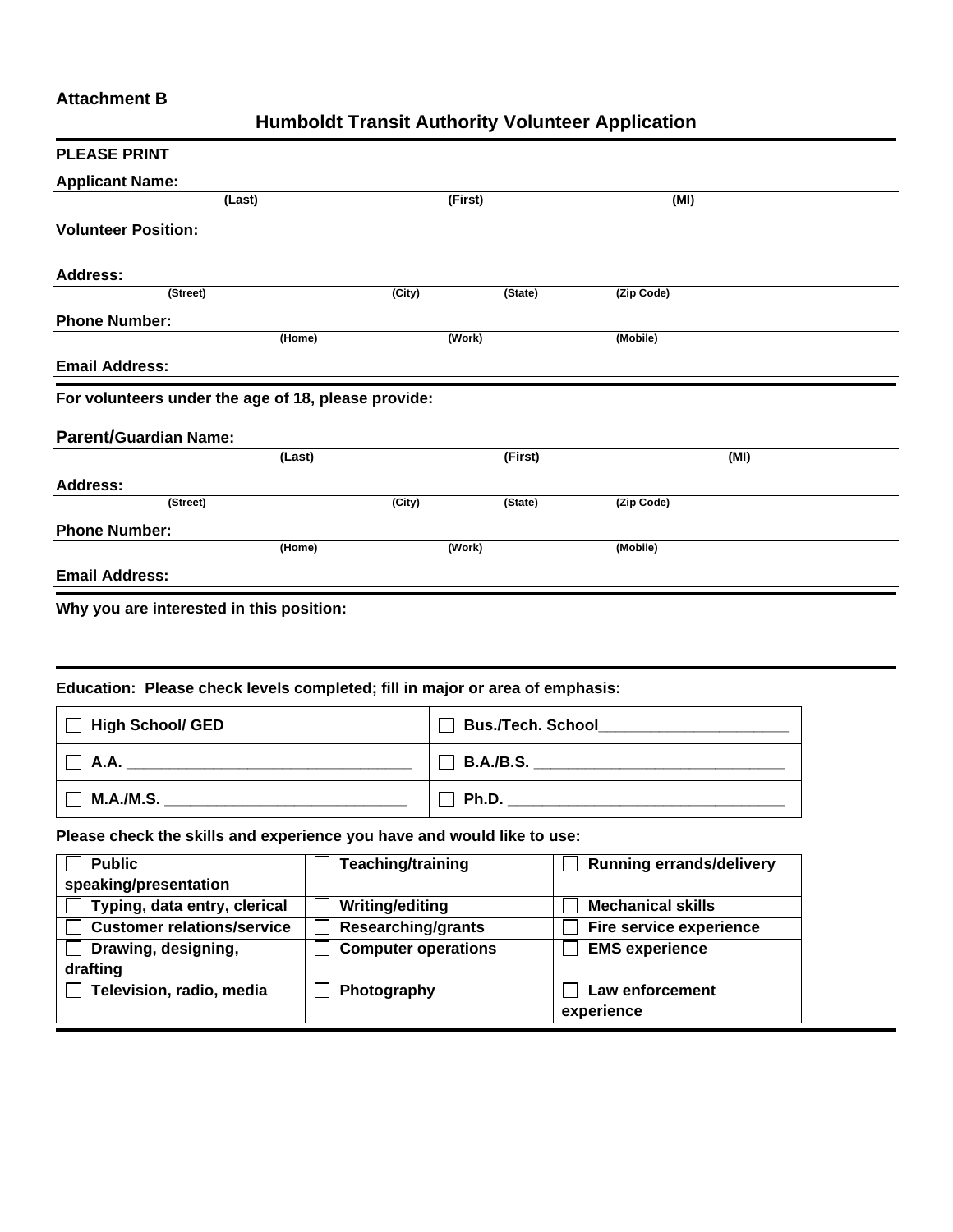#### **Please provide three non-related personal references:**

| (Name)                                                     | (Title/Relationship) |                      | (Address)  |                | (Phone Number) |                |            |
|------------------------------------------------------------|----------------------|----------------------|------------|----------------|----------------|----------------|------------|
| (Name)                                                     |                      | (Title/Relationship) |            | (Phone Number) |                |                |            |
| (Name)                                                     | (Title/Relationship) |                      | (Address)  |                |                | (Phone Number) |            |
|                                                            |                      |                      |            |                |                |                |            |
| What times of the day are you most available to volunteer? |                      |                      |            |                |                |                |            |
| Hrs. Available                                             | <b>MON</b>           | TUES                 | <b>WED</b> | <b>THURS</b>   | <b>FRI</b>     | <b>SAT</b>     |            |
| <b>Morning</b><br><b>Afternoon</b>                         |                      |                      |            |                |                |                | <b>SUN</b> |

**I certify that I am not an employee of Humboldt Transit Authority**

**I certify that I understand the description of the Volunteer Job Description and the potential hazards/risks for this assignment. I further certify that I have voluntarily applied to participate in performing the assignment with the knowledge that there is some risk that I may be injured in the course of performing these services.**

**I certify that I am capable of performing these services and know of no physical condition which would preclude the performance of those services. If I cannot complete the project or otherwise meet my commitment, I will notify my supervisor immediately.**

**I have been advised that, by resolution of the Governing Board that the Humboldt Transit Authority has extended its workers' compensation coverage to volunteers, and I agree to accept that coverage. I understand that under workers' compensation laws workers' compensation benefits will be the sole and exclusive remedy if I am injured while engaged in or performing these volunteer services.**

**With the exception of workers' compensation benefits as set out above, I hereby agree that I, my heirs, guardians, legal representatives and/or assigns will not make a claim against, or file an action against the Humboldt Transit Authority or any of its agents, officers and employees from all actions, claims and demands that I, my heirs, guardians, legal representatives and/or assigns now have or may hereafter have for injury or damage resulting from my participation in these volunteer activities or services.**

**I further acknowledge that the Humboldt Transit Authority is not required to indemnify me against a claims for punitive damages except as authorized by the City Council pursuant to Government Code Section 825(b). I agree to defend and indemnify the City in any claim or action arising from my actions that are outside the scope of my volunteer duties. I acknowledge that loss or damage of personal property used while providing volunteer services is not reimbursable under City regulations.**

**I have carefully read this agreement and fully understand its content. I am aware this is a partial release of liability and a contract between me and the Humboldt Transit Authority and sign it of my own free will.** 

**Volunteer Applicant Signature Date** 

**\_\_\_\_\_\_\_\_\_\_\_\_\_\_\_\_\_\_\_\_\_\_\_\_\_\_\_\_\_\_\_\_\_\_\_\_\_\_\_\_\_\_\_\_\_\_\_\_\_\_\_\_\_\_ \_\_\_\_\_\_\_\_\_\_\_\_\_\_\_\_\_\_\_**

**Parent/Guardian Signature if Volunteer Applicant is under the age of 18 Date**

**\_\_\_\_\_\_\_\_\_\_\_\_\_\_\_\_\_\_\_\_\_\_\_\_\_\_\_\_\_\_\_\_\_\_\_\_\_\_\_\_\_\_\_\_\_\_\_\_\_\_\_\_\_\_ \_\_\_\_\_\_\_\_\_\_\_\_\_\_\_\_\_\_\_**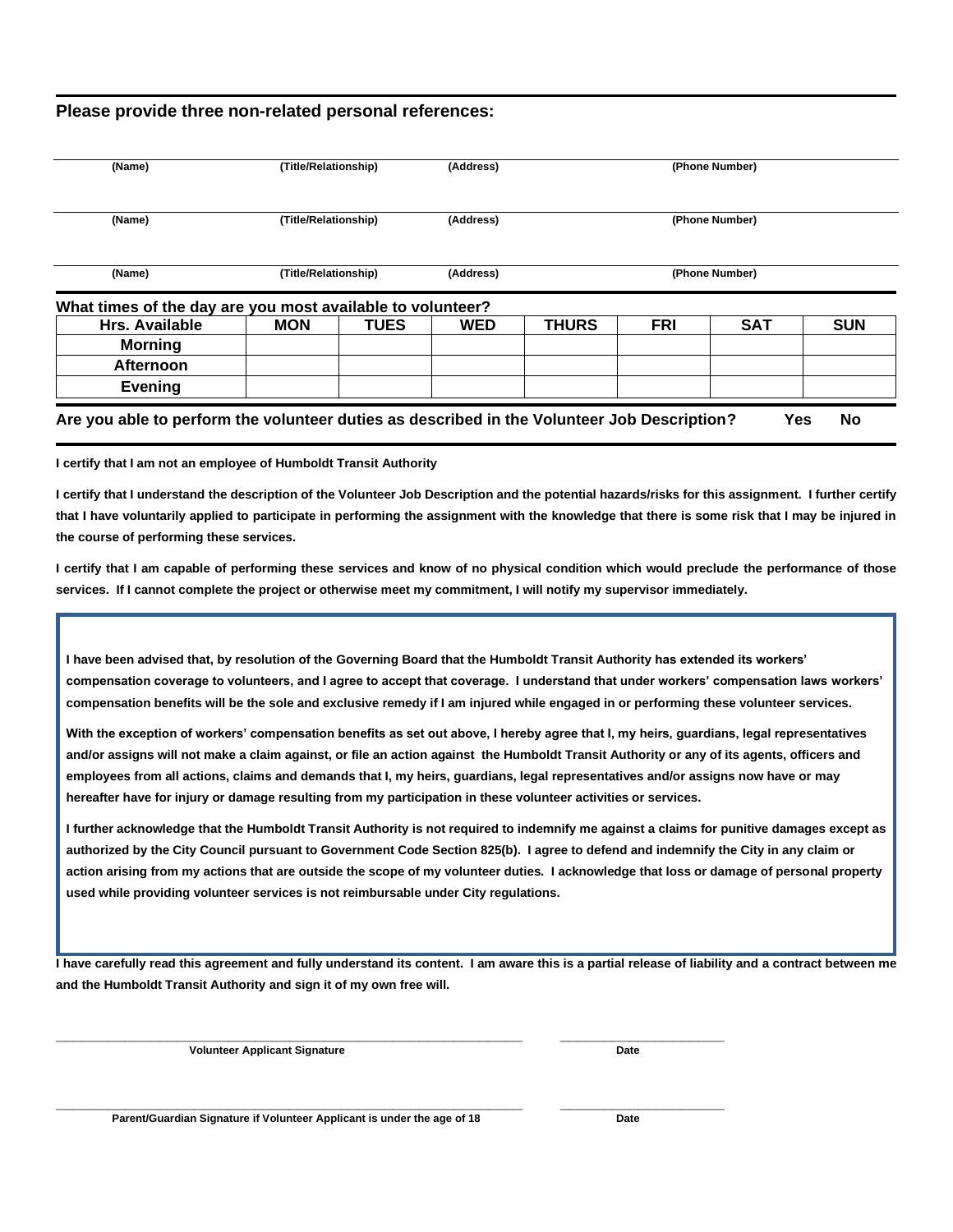# Request for Live Scan Service

# A copy of this form can be found here: [https://oag.ca.gov/sites/all/files/agweb/pdfs/fingerprints/forms/BCIA\\_8016.pdf](https://oag.ca.gov/sites/all/files/agweb/pdfs/fingerprints/forms/BCIA_8016.pdf)

| <b>BCIA 8016</b><br>(orig. 04/2001; rev. 01/2011)                                                                            | <b>REQUEST FOR LIVE SCAN SERVICE</b>                |                                        |
|------------------------------------------------------------------------------------------------------------------------------|-----------------------------------------------------|----------------------------------------|
|                                                                                                                              |                                                     | <b>Print Form</b><br><b>Reset Form</b> |
| <b>Applicant Submission</b>                                                                                                  |                                                     |                                        |
|                                                                                                                              |                                                     |                                        |
| ORI (Code assigned by DOJ)                                                                                                   | <b>Authorized Applicant Type</b>                    |                                        |
|                                                                                                                              |                                                     |                                        |
| Type of License/Certification/Permit OR Working Title (Maximum 30 characters - if assigned by DOJ, use exact title assigned) |                                                     |                                        |
| Contributing Agency Information:                                                                                             |                                                     |                                        |
|                                                                                                                              |                                                     |                                        |
| Agency Authorized to Receive Criminal Record Information                                                                     | Mail Code (five-digit code assigned by DOJ)         |                                        |
| Street Address or P.O. Box                                                                                                   | Contact Name (mandatory for all school submissions) |                                        |
|                                                                                                                              |                                                     |                                        |
| City<br>State ZIP Code                                                                                                       | Contact Telephone Number                            |                                        |
| Applicant Information:                                                                                                       |                                                     |                                        |
| <b>Last Name</b>                                                                                                             | <b>First Name</b>                                   | <b>Middle Initial</b>                  |
|                                                                                                                              |                                                     | <b>Sumx</b>                            |
| Other Name<br>(AKA or Allas) Last                                                                                            | First                                               | Sullix                                 |
| Male<br>Female<br>Sex                                                                                                        |                                                     |                                        |
| Date of Birth                                                                                                                | Driver's License Number                             |                                        |
| Height<br>Weight<br>Eye Color<br><b>Hair Color</b>                                                                           | Billing<br>Number                                   |                                        |
|                                                                                                                              | (Agency Billing Number)<br>MISC.                    |                                        |
| Place of Birth (State or Country)<br>Social Security Number                                                                  | Number                                              |                                        |
|                                                                                                                              | (Other Identification Number)                       |                                        |
| Home<br>Address Street Address or P.O. Box                                                                                   | City                                                | <b>State</b><br>ZIP Code               |
|                                                                                                                              |                                                     |                                        |
| Your Number:                                                                                                                 | DOJ<br>Level of Service:                            | FBI                                    |
| OCA Number (Agency Identifying Number)                                                                                       |                                                     |                                        |
|                                                                                                                              |                                                     |                                        |
| If re-submission, list original ATI number:                                                                                  | Original ATI Number                                 |                                        |
| (Must provide proof of rejection)                                                                                            |                                                     |                                        |
| Employer (Additional response for agencies specified by statute):                                                            |                                                     |                                        |
|                                                                                                                              |                                                     |                                        |
| <b>Employer Name</b>                                                                                                         | Mail Code (five digit code assigned by DOJ)         |                                        |
|                                                                                                                              |                                                     |                                        |
| Street Address or P.O. Box                                                                                                   |                                                     |                                        |
| City<br>State<br>ZIP Code                                                                                                    | Telephone Number (optional)                         |                                        |
|                                                                                                                              |                                                     |                                        |
| Live Scan Transaction Completed By:                                                                                          |                                                     |                                        |
| Name of Operator                                                                                                             | Date                                                |                                        |
|                                                                                                                              |                                                     |                                        |
| <b>LSID</b><br><b>Transmitting Agency</b>                                                                                    | <b>ATI Number</b>                                   | Amount Collected/Billed                |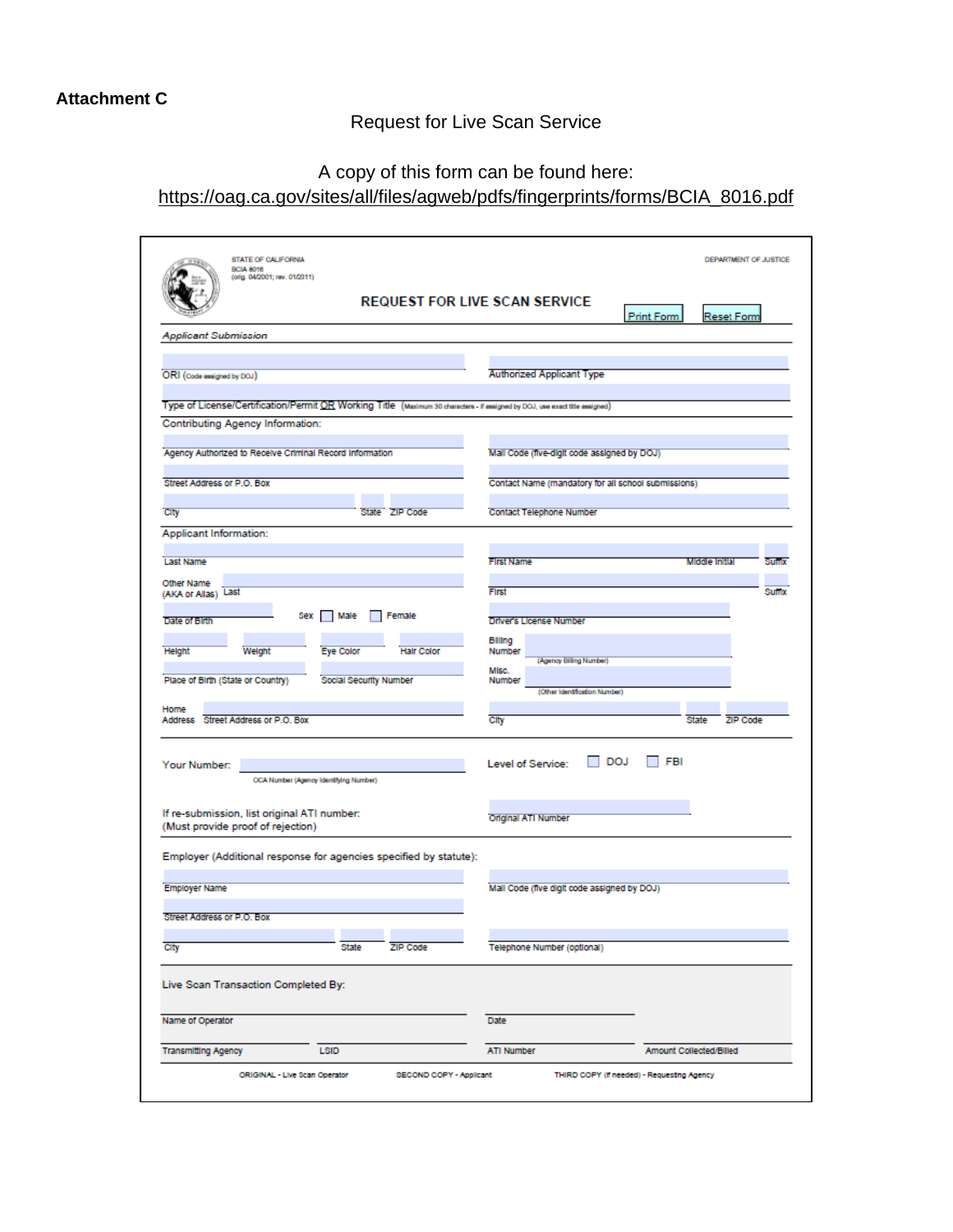## **Attachment D**

# **Humboldt Transit Authority Volunteer Job Description**

| Department/Division/Program:                        |                                                                           |
|-----------------------------------------------------|---------------------------------------------------------------------------|
| <b>Position Title:</b>                              | <b>Reports to:</b>                                                        |
| <b>This Position Requires:</b>                      | <b>Driver license</b><br><b>Background check</b><br><b>Fingerprinting</b> |
|                                                     | Use of Humboldt Transit Authority vehicles to perform task                |
|                                                     | Use of private vehicle to perform task                                    |
| <b>Purpose/Goal of Position:</b>                    |                                                                           |
| <b>Qualifications/Skills/Certifications Needed:</b> |                                                                           |
| 1.                                                  |                                                                           |
| 2.                                                  |                                                                           |
| 3.                                                  |                                                                           |
| 4.                                                  |                                                                           |
| <b>Duties/Responsibilities:</b>                     |                                                                           |
| 1.                                                  |                                                                           |
| 2.                                                  |                                                                           |
| 3.                                                  |                                                                           |
| 4.                                                  |                                                                           |
| <b>Time Commitment:</b>                             |                                                                           |
| Length (months):                                    | # Hours per day:                                                          |
| # Days per week:                                    | Or month:                                                                 |
| <b>Training Provided:</b>                           |                                                                           |
| <b>Worksite Name/Location:</b>                      |                                                                           |
| Phone:                                              |                                                                           |
| <b>Contact for More Information:</b>                |                                                                           |
| Phone:                                              |                                                                           |
|                                                     |                                                                           |
|                                                     | (Volunteer Signature)<br>(Date)                                           |

**(Supervisor Signature) (Date)**

**\_\_\_\_\_\_\_\_\_\_\_\_\_\_\_\_\_\_\_\_\_\_\_\_\_\_\_\_\_\_\_\_\_\_\_\_\_\_\_\_\_\_\_\_\_\_\_\_\_\_\_\_\_\_ \_\_\_\_\_\_\_\_\_\_\_\_\_\_\_\_\_\_\_**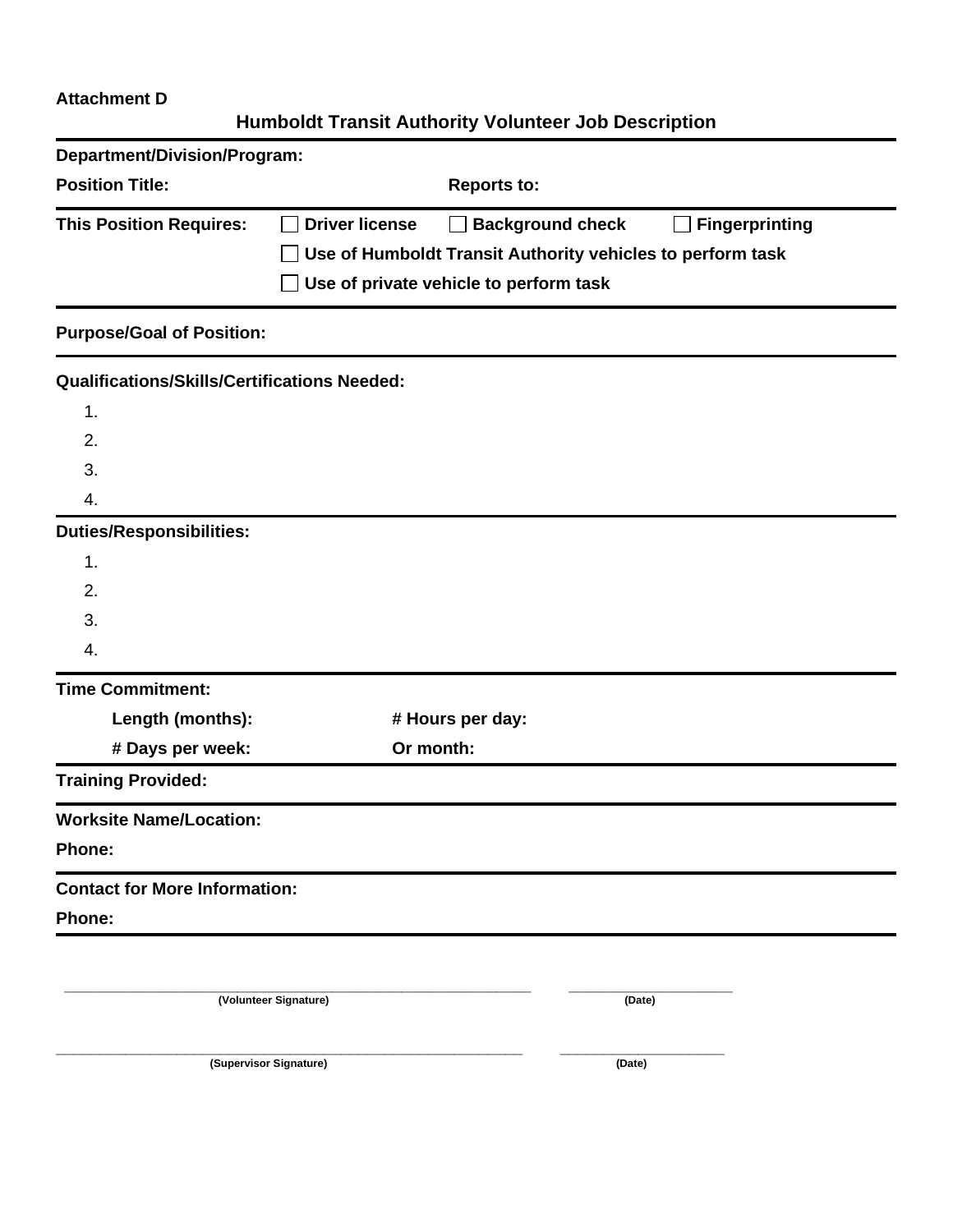### **Attachment E**

## **Humboldt Transit Authority Volunteer Job Risk Assessment**

| Volunteer Job/Task: _____________________ | Department: the contract of the contract of the contract of the contract of the contract of the contract of the contract of the contract of the contract of the contract of the contract of the contract of the contract of th |
|-------------------------------------------|--------------------------------------------------------------------------------------------------------------------------------------------------------------------------------------------------------------------------------|
| <b>Work Location:</b>                     | <b>Assessment Date:</b>                                                                                                                                                                                                        |
| Driver License Required?   Yes   No       | Ability to Lift 25 lbs. Repeatedly? $\Box$ Yes $\Box$ No                                                                                                                                                                       |
| Minimum Age (specify): _____________      |                                                                                                                                                                                                                                |

**Check left column to show potential hazards of this volunteer position**

| <b>Outdoor Hazard Source</b>                                               | <b>Personal Protection Required</b>                                           | <b>Necessary Training</b>                                    |
|----------------------------------------------------------------------------|-------------------------------------------------------------------------------|--------------------------------------------------------------|
| Bites: snakes, dogs, insects                                               | Protective clothing, footwear, gloves                                         | Hazard specific training                                     |
| <b>Heat Stress:</b> heat stroke, exhaustion, or                            | Ventilation, heat resistant clothing, water to                                | Recognition of heat stress                                   |
| dehydration                                                                | replenish lost fluids                                                         | signs                                                        |
| Sun Exposure: skin cancer or vision damage                                 | Sunscreen, brimmed hat, ultraviolet eye<br>protection and protective clothing | Sun hazard awareness                                         |
| <b>Driving:</b> injury to vehicle occupants from<br>collision              | Seat belts                                                                    | Defensive driving                                            |
| Traffic: injury to workers from motor vehicle                              | Proper footwear, hard hat or eye                                              | Traffic control, working around                              |
| traffic or heavy equipment                                                 | protection, orange safety vest, traffic<br>cones, signs and flares            | heavy equipment                                              |
| <b>Indoor Hazard Source</b>                                                | <b>Personal Protection Required</b>                                           | <b>Necessary Training</b>                                    |
| Office Equipment: paper cutters, shredders,                                | Proper footwear and clothing for office                                       | Safe operations specific to                                  |
| file cabinets, computer screens or keyboards                               |                                                                               | equipment, RMI prevention                                    |
|                                                                            |                                                                               |                                                              |
| <b>Indoor or Outdoor Hazard Source</b>                                     | <b>Personal Protection Required</b>                                           | <b>Necessary Training</b>                                    |
| Hand Tools: powered or unpowered                                           | Proper footwear, clothing and eye                                             | Safe hand tool use, RMI                                      |
|                                                                            | protection                                                                    | prevention                                                   |
| Footing Traction: slippery, uneven or<br>unstable walking surfaces/terrain | Proper footwear                                                               | Slips, trips and falls protection                            |
| Ladders: freestanding or fixed                                             | Proper footwear, safety tie offs, bracing                                     | Ladder safety                                                |
| Elevated work surfaces: falls from height                                  | Fall protection, proper footwear                                              | Slips, trips and falls                                       |
| Noise: noise from machinery/equipment                                      | Hearing protection                                                            | Hearing conservation                                         |
| <b>Body Position/Leverage: strenuous or</b>                                | Back brace, lifting and carrying aids such                                    | Safe lifting and carrying, back                              |
| repetitive lifting, carrying or pulling                                    | as hand trucks, dollies or slings                                             | safety awareness                                             |
| <b>Regulated Hazard Source</b>                                             | <b>Personal Protection Required</b>                                           | <b>Necessary Training</b>                                    |
| <b>Chemicals:</b> gases, vapors or liquids that                            | Protective clothing, gloves,                                                  | SDS, fire extinguisher,                                      |
| when inhaled, ingested or touched can cause                                | glasses/goggles, if indicated, appropriate                                    | chemical specific handling,                                  |
| injury of illness<br>Bio-waste: bodily fluids or OPIM                      | respirator<br>Gloves, face and eye protection                                 | hazardous materials training<br>Bloodborne pathogen training |

\_\_\_\_\_\_\_\_\_\_\_\_\_\_\_\_\_\_\_\_\_\_\_\_\_\_\_\_\_\_\_\_\_\_\_\_\_\_\_\_\_\_\_\_\_\_\_\_\_\_\_\_\_\_\_\_\_\_\_\_\_\_\_\_\_\_\_\_

## **Additional Hazards:**

**\_\_\_\_\_\_\_\_\_\_\_\_\_\_\_\_\_\_\_\_\_\_\_\_\_\_\_\_\_\_\_\_\_\_\_\_\_\_\_\_\_\_\_\_\_\_\_\_\_\_\_\_\_\_ \_\_\_\_\_\_\_\_\_\_\_\_\_\_\_\_\_\_\_ (Volunteer Signature) (Date)**

**\_\_\_\_\_\_\_\_\_\_\_\_\_\_\_\_\_\_\_\_\_\_\_\_\_\_\_\_\_\_\_\_\_\_\_\_\_\_\_\_\_\_\_\_\_\_\_\_\_\_\_\_\_\_ \_\_\_\_\_\_\_\_\_\_\_\_\_\_\_\_\_\_\_**  $(Ku)$  **(Supervisor Signature)** 

|--|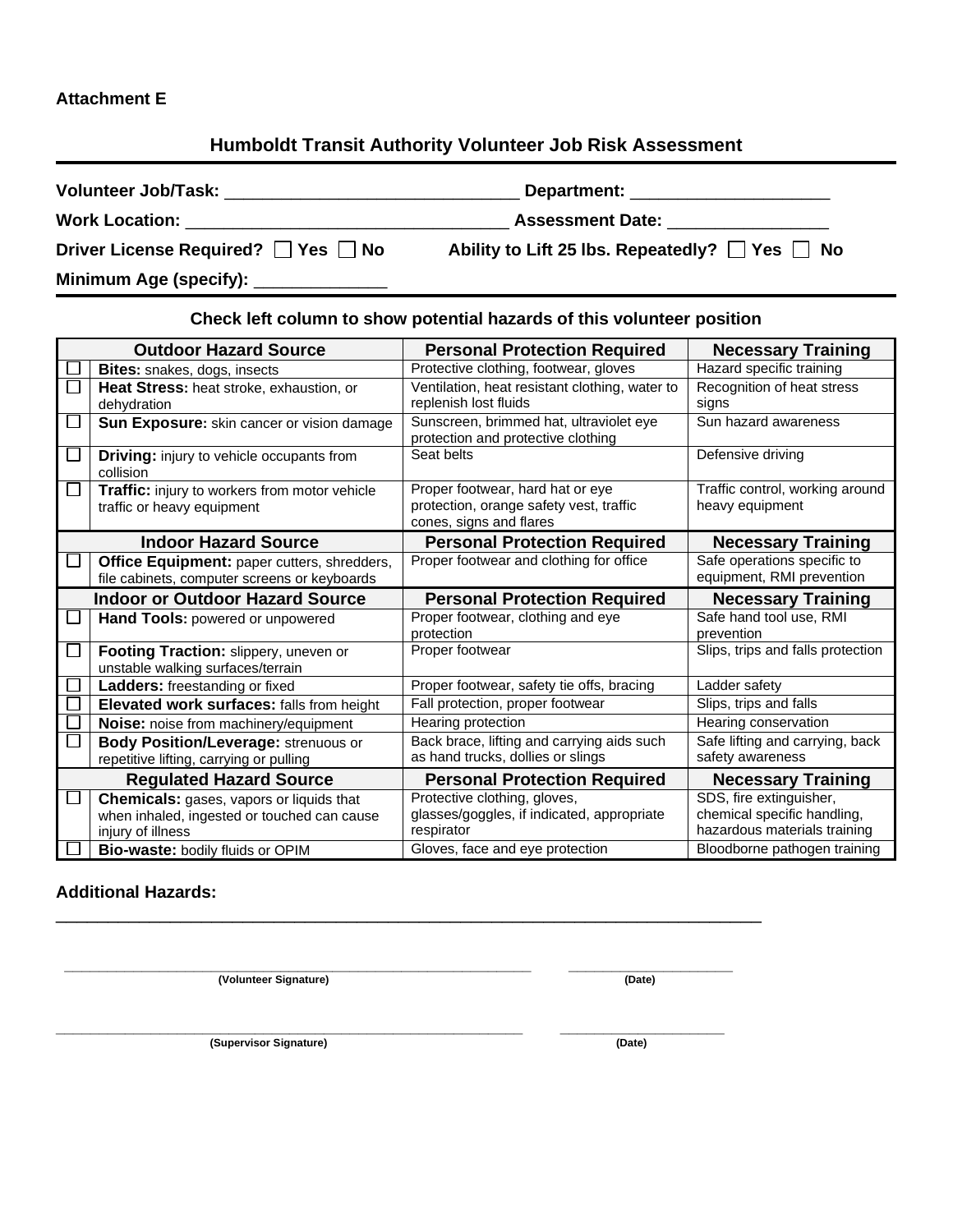### **Attachment F**

# HUMBOLDT TRANSIT AUTHORITY VOLUNTEER SERVICE AGREEMENT

|                                                        | agree to serve as                                                                                                                                                                                                                                          |  |
|--------------------------------------------------------|------------------------------------------------------------------------------------------------------------------------------------------------------------------------------------------------------------------------------------------------------------|--|
| (Name of Volunteer)                                    | (Title of Job - Job Description Attached)                                                                                                                                                                                                                  |  |
| understand my volunteer services will start on         | and are anticipated to last until                                                                                                                                                                                                                          |  |
| (Anticipated Termination Date)                         |                                                                                                                                                                                                                                                            |  |
| My schedule will be: ______________<br>(day/s of week) | from<br>to the contract of the contract of the contract of the contract of the contract of the contract of the contract of the contract of the contract of the contract of the contract of the contract of the contract of the contrac<br>(Time)<br>(Time) |  |

I understand the Humboldt Transit Authority has the right to release me from service prior to the anticipated service termination date.

I further understand failure to adhere to the Humboldt Transit Authority's policies and procedures may result in immediate release from volunteer service.

As a volunteer for the Humboldt Transit Authority, I agree to:

- 1. Perform the duties as specified in the attached volunteer job description.
- 2. Report to work on time and as scheduled.
- 3. Immediately notify my supervisor if I am unable to meet my shift commitment.
- 4. Immediately report to my supervisor volunteer work-related injuries and illnesses.
- 5. Immediately report to my supervisor any safety concerns or observed unsafe conditions/behaviors.
- 6. Follow the instructions provided by my supervisor.
- 7. Perform my duties in a respectful and appropriate manner.
- 8. Refrain from horseplay.
- 9. Adhere to the Humboldt Transit Authority's policies and procedures.
- 10. Maintain confidentiality.
- 11. Attend all required training.
- 12. Give adequate notice before terminating my volunteer services.

| 13. |                                            |  |
|-----|--------------------------------------------|--|
|     |                                            |  |
|     | $\begin{array}{c}\n 14. \end{array}$       |  |
|     |                                            |  |
|     |                                            |  |
|     |                                            |  |
|     | (Volunteer)                                |  |
|     |                                            |  |
|     | Signed: _____________<br>(Parent/Guardian) |  |
|     | Signed: ______________                     |  |
|     | Human Resource Manager                     |  |
|     |                                            |  |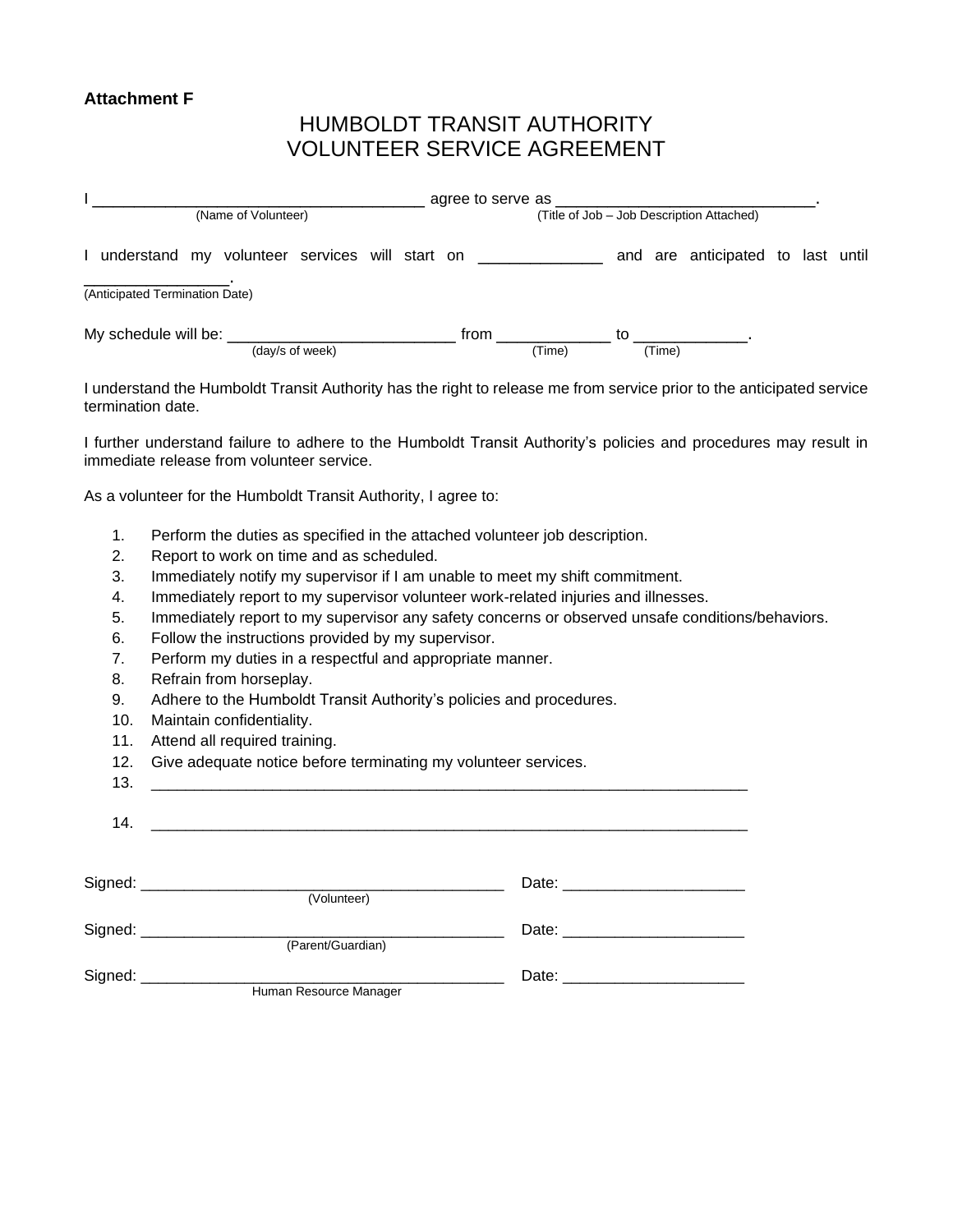#### **Attachment G**

# EMERGENCY CONTACT FORM FOR VOLUNTEERS

List two people to notify in the case of an emergency. For volunteers under the age of 18 years, list at least one parent/guardian as one of the two emergency contact people.

|     | City: __________________________State: ______________________Zip Code: ____________________________ |  |
|-----|-----------------------------------------------------------------------------------------------------|--|
|     |                                                                                                     |  |
|     | $(M)$ $\overline{\phantom{a}}$                                                                      |  |
|     |                                                                                                     |  |
|     |                                                                                                     |  |
|     |                                                                                                     |  |
|     | City: ________________________State: _____________________Zip Code: _______________________________ |  |
|     |                                                                                                     |  |
| (M) |                                                                                                     |  |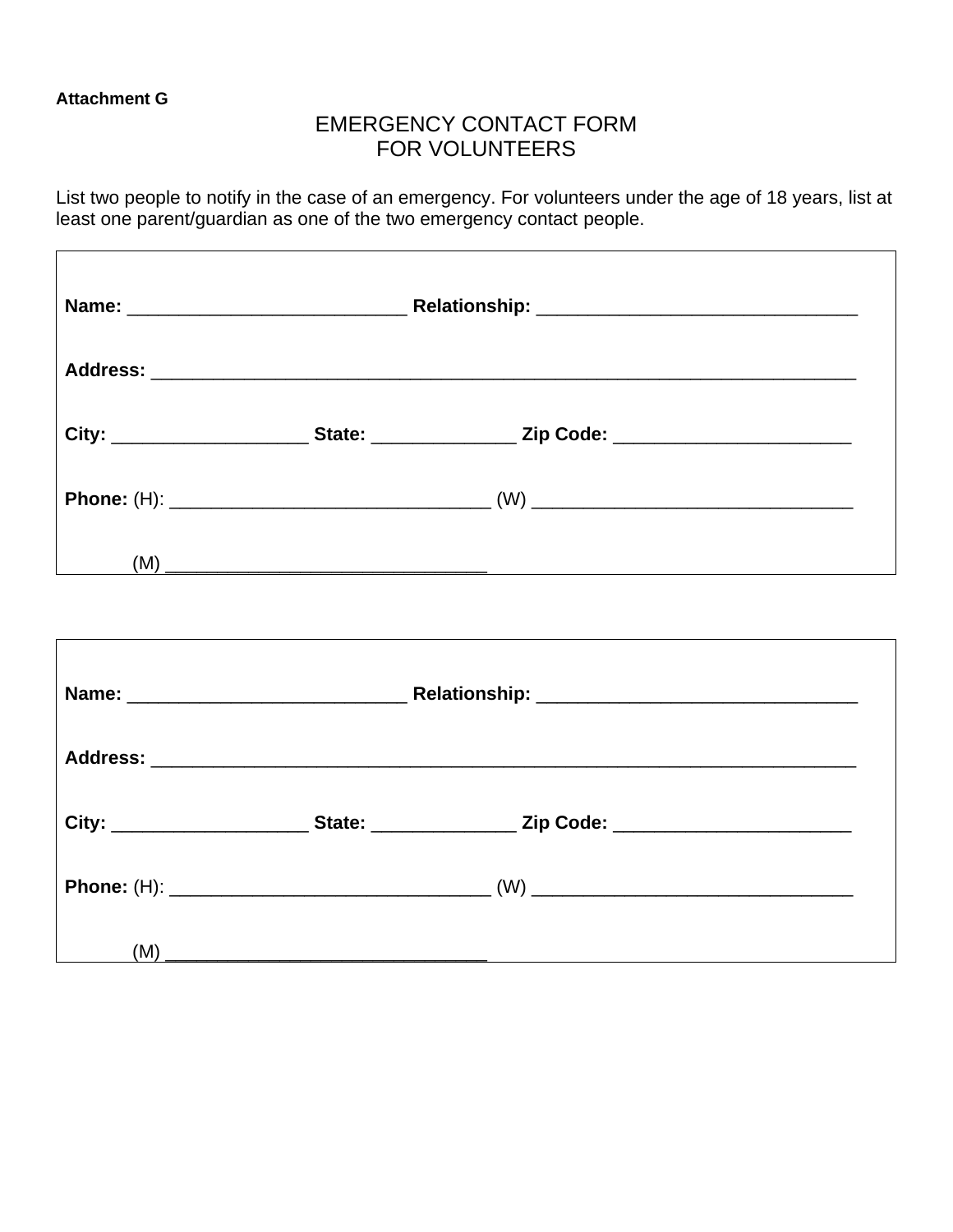#### **Attachment H**

### **California Department of Motor Vehicles – Employer Pull Notice Program Authorization for Release of Driver Record Information**

#### **DMV Form INF 1101**

*PDF fillable form available at* 

<https://www.dmv.ca.gov/portal/dmv/detail/vehindustry/epn/epnformlist>

|                                                              | A Public Service Agency                                                                                                                                                                                                                                                                                                                                                                                                                                                                                                                                                                                                                                                                                                                                                                                                                                                                                                                                                                                                                                                                                                                                                             |                     |
|--------------------------------------------------------------|-------------------------------------------------------------------------------------------------------------------------------------------------------------------------------------------------------------------------------------------------------------------------------------------------------------------------------------------------------------------------------------------------------------------------------------------------------------------------------------------------------------------------------------------------------------------------------------------------------------------------------------------------------------------------------------------------------------------------------------------------------------------------------------------------------------------------------------------------------------------------------------------------------------------------------------------------------------------------------------------------------------------------------------------------------------------------------------------------------------------------------------------------------------------------------------|---------------------|
|                                                              | <b>EMPLOYER PULL NOTICE PROGRAM</b>                                                                                                                                                                                                                                                                                                                                                                                                                                                                                                                                                                                                                                                                                                                                                                                                                                                                                                                                                                                                                                                                                                                                                 |                     |
|                                                              | <b>AUTHORIZATION FOR</b><br><b>RELEASE OF DRIVER RECORD INFORMATION</b>                                                                                                                                                                                                                                                                                                                                                                                                                                                                                                                                                                                                                                                                                                                                                                                                                                                                                                                                                                                                                                                                                                             |                     |
|                                                              |                                                                                                                                                                                                                                                                                                                                                                                                                                                                                                                                                                                                                                                                                                                                                                                                                                                                                                                                                                                                                                                                                                                                                                                     |                     |
|                                                              | California Driver License Number,<br>hereby authorize the California Department of Motor Vehicles (DMV) to disclose or otherwise make available, my driving                                                                                                                                                                                                                                                                                                                                                                                                                                                                                                                                                                                                                                                                                                                                                                                                                                                                                                                                                                                                                         |                     |
| record, to my employer,                                      | <b>COMPANY NAME</b>                                                                                                                                                                                                                                                                                                                                                                                                                                                                                                                                                                                                                                                                                                                                                                                                                                                                                                                                                                                                                                                                                                                                                                 |                     |
|                                                              | least once every twelve (12) months or when any subsequent conviction, failure to appear, accident, driver's license suspension,<br>revocation, or any other action is taken against my driving privilege during my employment.<br>I am not driving in a capacity that requires mandatory enrollment in the EPN program pursuant to California Vehicle Code<br>(CVC) Section 1808.1(k). I understand that enrollment in the EPN program is in an effort to promote driver safety, and that my<br>driver license report will be released to my employer to determine my eligibility as a licensed driver for my employment.                                                                                                                                                                                                                                                                                                                                                                                                                                                                                                                                                          |                     |
| EXECUTED AT CITY                                             | <b>COUNTY</b>                                                                                                                                                                                                                                                                                                                                                                                                                                                                                                                                                                                                                                                                                                                                                                                                                                                                                                                                                                                                                                                                                                                                                                       | <b>STATE</b>        |
|                                                              |                                                                                                                                                                                                                                                                                                                                                                                                                                                                                                                                                                                                                                                                                                                                                                                                                                                                                                                                                                                                                                                                                                                                                                                     |                     |
| DATE                                                         | SIGNATURE OF EMPLOYEE                                                                                                                                                                                                                                                                                                                                                                                                                                                                                                                                                                                                                                                                                                                                                                                                                                                                                                                                                                                                                                                                                                                                                               |                     |
|                                                              | x                                                                                                                                                                                                                                                                                                                                                                                                                                                                                                                                                                                                                                                                                                                                                                                                                                                                                                                                                                                                                                                                                                                                                                                   |                     |
|                                                              |                                                                                                                                                                                                                                                                                                                                                                                                                                                                                                                                                                                                                                                                                                                                                                                                                                                                                                                                                                                                                                                                                                                                                                                     |                     |
| <b>AUTHORIZED REPRESENTATIVE</b>                             |                                                                                                                                                                                                                                                                                                                                                                                                                                                                                                                                                                                                                                                                                                                                                                                                                                                                                                                                                                                                                                                                                                                                                                                     | <b>COMPANY NAME</b> |
| CVC Sections 1808.45 and 1808.46.                            | do hereby certify under penalty of perjury under the laws in the State of Califomia, that I am an authorized representative of<br>this company, that the information entered on this document is true and correct, to the best of my knowledge and that I am<br>requesting driver record information on the above individual to verify the information as provided by said individual. This<br>record is to be used by this employer in the normal course of business and as a legitimate business need to verify information<br>relating to a driving position not mandated pursuant to CVC Section 1808.1. The information received will not be used for any<br>unlawful purpose. I understand that if I have provided false information, I may be subject to prosecution for perjury (Penal<br>Code Section 118) and false representation (CVC Section 1808.45). These are punishable by a fine not exceeding five<br>thousand dollars (\$5,000) or by imprisonment in the county jail not exceeding one year, or both fine and imprisonment. I<br>understand and acknowledge that any failure to maintain confidentiality is both civilly and criminally punishable pursuant to |                     |
| <b>EXECUTED AT CITY</b>                                      | <b>COUNTY</b>                                                                                                                                                                                                                                                                                                                                                                                                                                                                                                                                                                                                                                                                                                                                                                                                                                                                                                                                                                                                                                                                                                                                                                       | <b>STATE</b>        |
| DATE                                                         | SIGNATURE AND TITLE OF AUTHORIZED REPRESENTATIVE                                                                                                                                                                                                                                                                                                                                                                                                                                                                                                                                                                                                                                                                                                                                                                                                                                                                                                                                                                                                                                                                                                                                    |                     |
|                                                              | x                                                                                                                                                                                                                                                                                                                                                                                                                                                                                                                                                                                                                                                                                                                                                                                                                                                                                                                                                                                                                                                                                                                                                                                   |                     |
|                                                              | To obtain a driver record on a prospective employee you may submit an INF 1119 form. To add this driver to the EPN Program                                                                                                                                                                                                                                                                                                                                                                                                                                                                                                                                                                                                                                                                                                                                                                                                                                                                                                                                                                                                                                                          |                     |
| at www.dmv.ca.gov/otherservices, or by calling 916-65/-6346. | you must submit the applicable forms: INF 1100, INF 1102, INF 1103, INF 1103A form. You may obtain forms at our website<br>THIS FORM MUST BE COMPLETED AND RETAINED AT THE EMPLOYER'S PRINCIPAL PLACE OF BUSINESS AND<br>MADE AVAILABLE UPON REQUEST TO DMV STAFF.                                                                                                                                                                                                                                                                                                                                                                                                                                                                                                                                                                                                                                                                                                                                                                                                                                                                                                                  |                     |